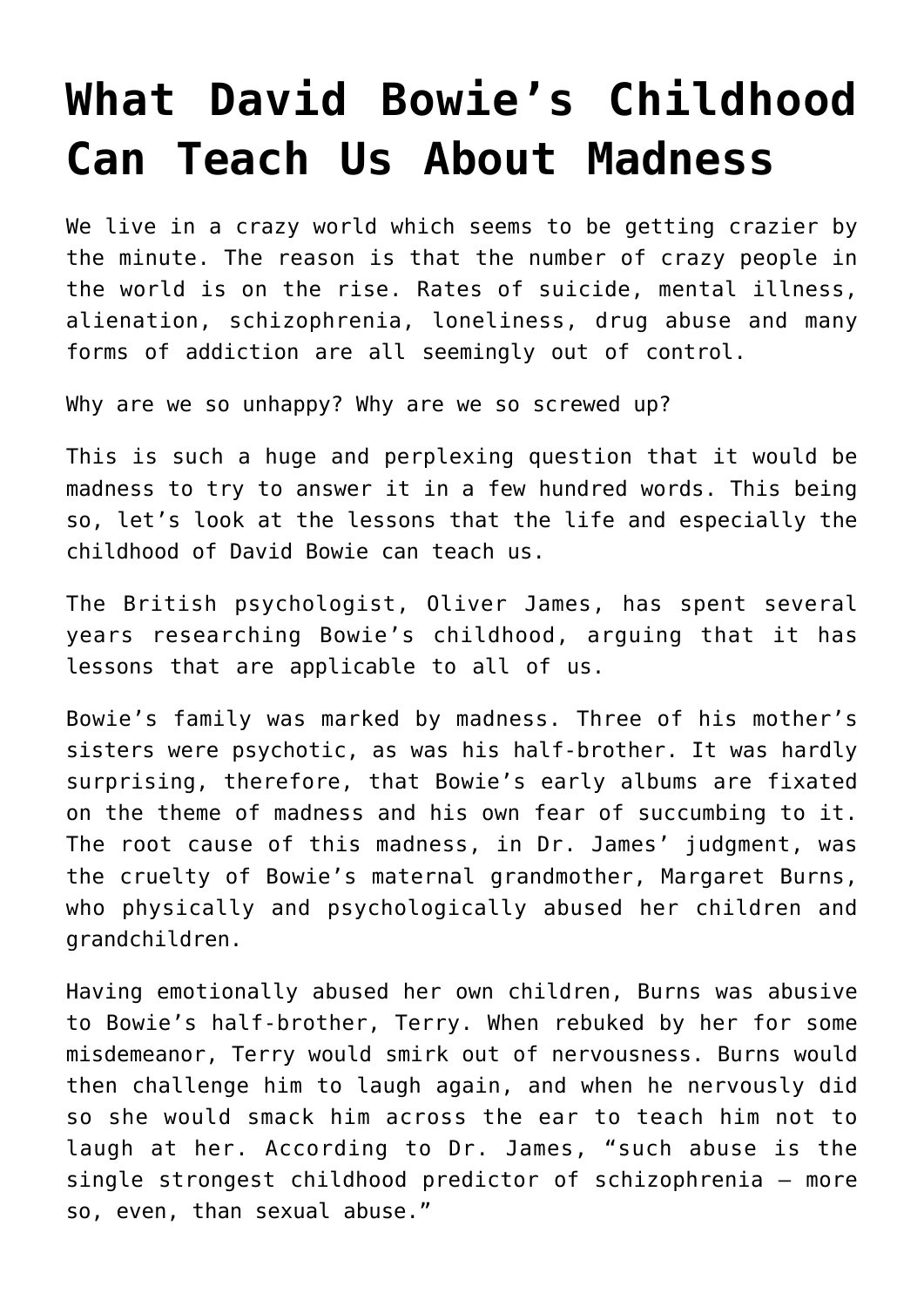In 1967, suffering the cumulative effects of emotional abuse and being unwanted, Terry had his first psychotic episode, seeing Jesus Christ appearing in a blinding light and telling him he had been picked for a special mission. This incident would later be immortalized by Bowie in the line "a crack in the sky and a hand reaching down to me" in his song, *Oh You Pretty Things*.

*Look out my window and what do I see A crack in the sky and a hand reaching down to me All the nightmares came today And it looks as though they're here to stay.*

Terry spent the rest of his life in and out of mental hospitals until, in 1986, he threw himself under a train.

According to Dr. James, Bowie's brother's childhood was "a textbook case of the causes of psychosis."

"There is now overwhelming evidence that childhood maltreatment is the major cause of emotional distress," Dr. James continued. "Maltreatment means such things as emotional abuse (cruelty, favoritism, malice), sexual and physical abuse, neglect. The best study showed that nine out of ten maltreated children had a mental illness by age eighteen."

Although Dr. James has his own theories concerning the manner in which adults can find healing from the destructive consequences of bad parenting, the bigger question is how to address the widespread problem of child abuse.

The answer is deceptively simple, though universally ignored. Bad parenting is caused by selfishness, and selfishness is the default position of the culture in which we find ourselves. Words such as *virtue*, which is merely another word for *selflessness*, the antithesis of selfishness, are banished from the vocabulary as being too moralistic or, worse, too religious. Modern education does not teach virtue, preferring to emphasis the child's "rights" over his responsibilities. In